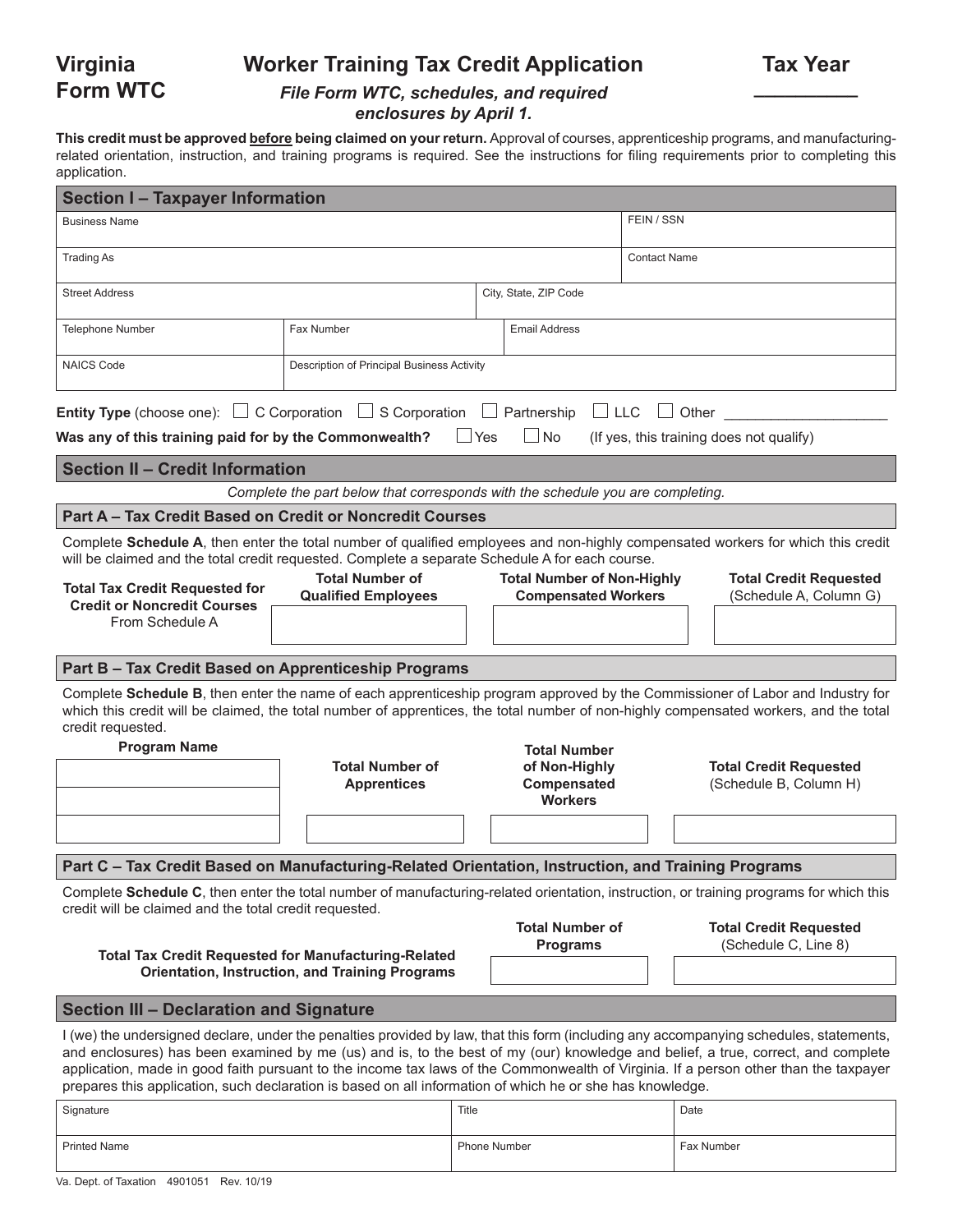# **Worker Training Tax Credit Application for Credit or Noncredit Courses**

**Schedule A** Page of

**Form WTC**

Complete a Form WTC, Schedule A for **each** course.

*To qualify for the Worker Training Tax Credit, credit and noncredit courses must be undertaken at an institution recognized on the Commonwealth's Eligible Training Provider List. For a list of providers, visit the Virginia Workforce Connection homepage at www.vawc.virginia/gov and navigate to the "Training Providers" page. See instructions for details and definitions.*

| Name as shown on Form WTC          |                                 |  | <b>FEIN</b> |  |  |  |  |
|------------------------------------|---------------------------------|--|-------------|--|--|--|--|
|                                    | SSN<br>$\overline{\phantom{a}}$ |  |             |  |  |  |  |
| Section I - Program Information    |                                 |  |             |  |  |  |  |
| Name of Eligible Training Provider | Program Name                    |  |             |  |  |  |  |
| <b>Street Address</b>              | City, State, ZIP Code           |  |             |  |  |  |  |
| <b>Provider Contact Name</b>       | Phone Number                    |  | Fax Number  |  |  |  |  |
| <b>Email Address</b>               | Date(s) of Programs             |  |             |  |  |  |  |
| <b>Credential Attained</b>         | Program Duration                |  |             |  |  |  |  |
|                                    |                                 |  |             |  |  |  |  |
| <b>Program Description:</b>        |                                 |  |             |  |  |  |  |
|                                    |                                 |  |             |  |  |  |  |

#### **Section II – Credit Information**

**Instructions:** Enter one qualified employee or non-highly compensated worker per line. In Column G, multiply the course cost in Column F by 35% (0.35). The amount listed for each employee in Column G cannot exceed \$500 for qualified employees or \$1,000 for non-highly compensated workers. See the instructions for definitions of "qualified employee" and "non-highly compensated worker."

| <b>Column A</b><br>Name of Qualified Employee or<br>Non-Highly Compensated Worker      | <b>Column B</b><br>Check Box if<br>Employee is<br>a Non-Highly<br>Compensated<br>Worker | <b>Column C</b><br><b>SSN</b> | <b>Column D</b><br>Date Completed | <b>Column E</b><br>Date Paid | <b>Column F</b><br>Course Cost | <b>Column G</b><br><b>Credit Requested</b> |
|----------------------------------------------------------------------------------------|-----------------------------------------------------------------------------------------|-------------------------------|-----------------------------------|------------------------------|--------------------------------|--------------------------------------------|
| 1.                                                                                     |                                                                                         |                               |                                   |                              |                                |                                            |
| 2.                                                                                     |                                                                                         |                               |                                   |                              |                                |                                            |
| 3.                                                                                     |                                                                                         |                               |                                   |                              |                                |                                            |
| 4.                                                                                     |                                                                                         |                               |                                   |                              |                                |                                            |
| 5.                                                                                     |                                                                                         |                               |                                   |                              |                                |                                            |
| 6.                                                                                     |                                                                                         |                               |                                   |                              |                                |                                            |
| 7.                                                                                     |                                                                                         |                               |                                   |                              |                                |                                            |
| 8.                                                                                     |                                                                                         |                               |                                   |                              |                                |                                            |
| 9.                                                                                     |                                                                                         |                               |                                   |                              |                                |                                            |
| 10.                                                                                    |                                                                                         |                               |                                   |                              |                                |                                            |
|                                                                                        |                                                                                         |                               |                                   |                              |                                |                                            |
| Enter on the First Schedule A Only - Total Amount from All Other Schedules A Completed |                                                                                         |                               |                                   |                              |                                |                                            |
| Enter in Section II, Part A, Form WTC and Here - Total of All Schedules A Completed    |                                                                                         |                               |                                   |                              |                                |                                            |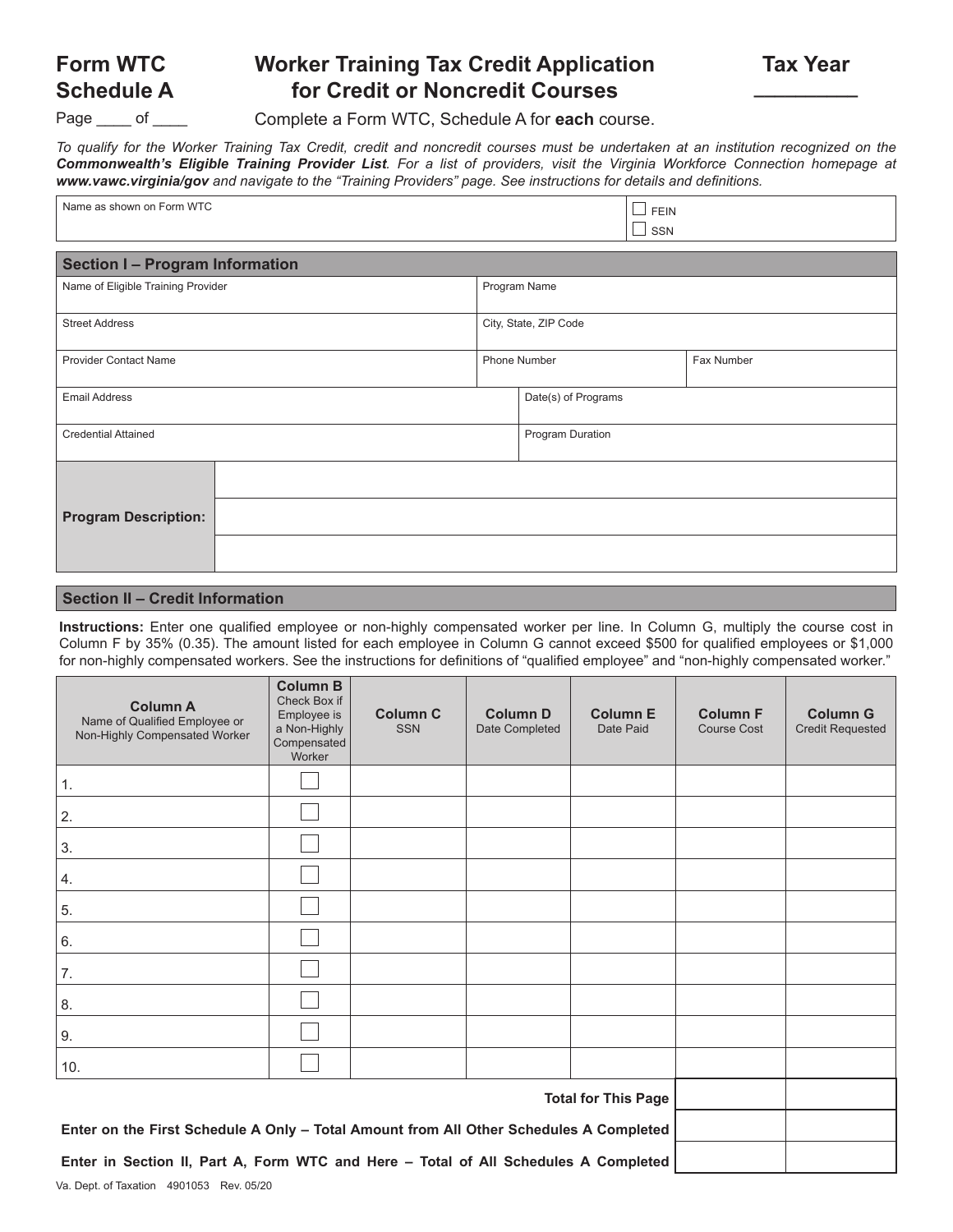#### **Form WTC Schedule B Worker Training Tax Credit Application for Approved Apprenticeship Programs** *To qualify for the credit, apprenticeship programs must be part of an apprenticeship agreement approved by the Commissioner of Labor and Industry. See instructions for details and definitions.* **Tax Year \_\_\_\_\_\_\_\_\_\_**

| Name as shown on Form WTC | <b>FFIN</b> |  |
|---------------------------|-------------|--|
|---------------------------|-------------|--|

 $\Box$  SSN

**Instructions:** Enter one qualified employee or non-highly compensated worker per line. Multiply the course cost in Column G by 35% (0.35). Enter the lesser of the calculated amount or \$500 for each qualified employee or \$1,000 for each non-highly compensated worker in Column H. See the instructions for definitions of "qualified employee" and "non-highly compensated worker."

| <b>Column A</b><br>Name of Qualified Employee or<br>Non-Highly Compensated Worker | <b>Column B</b><br>Check Box if<br>Employee is<br>a Non-Highly<br>Compensated<br>Worker | <b>Column C</b><br>School Name | <b>Column D</b><br><b>Course Name</b> | <b>Column E</b><br><b>Completion Date</b> | <b>Column F</b><br>Date Paid | <b>Column G</b><br>Course Cost | <b>Column H</b><br><b>Credit Requested</b> |
|-----------------------------------------------------------------------------------|-----------------------------------------------------------------------------------------|--------------------------------|---------------------------------------|-------------------------------------------|------------------------------|--------------------------------|--------------------------------------------|
| 1.                                                                                |                                                                                         |                                |                                       |                                           |                              |                                |                                            |
| 2.                                                                                |                                                                                         |                                |                                       |                                           |                              |                                |                                            |
| 3.                                                                                |                                                                                         |                                |                                       |                                           |                              |                                |                                            |
| 4.                                                                                |                                                                                         |                                |                                       |                                           |                              |                                |                                            |
| 5.                                                                                |                                                                                         |                                |                                       |                                           |                              |                                |                                            |
| 6.                                                                                |                                                                                         |                                |                                       |                                           |                              |                                |                                            |
| 7.                                                                                |                                                                                         |                                |                                       |                                           |                              |                                |                                            |
| 8.                                                                                |                                                                                         |                                |                                       |                                           |                              |                                |                                            |
| 9.                                                                                |                                                                                         |                                |                                       |                                           |                              |                                |                                            |
| 10.                                                                               |                                                                                         |                                |                                       |                                           |                              |                                |                                            |
| Total of Column H for This Page                                                   |                                                                                         |                                |                                       |                                           |                              |                                |                                            |

**Enter on the First Schedule B Only – All Other Schedules B, Column H Totals Combined** 

**Enter on First Schedule B Only: Total Credit Requested for All Pages** (Enter Here and in Section II, Part B, Form WTC – All Schedules B, Column H Totals Combined)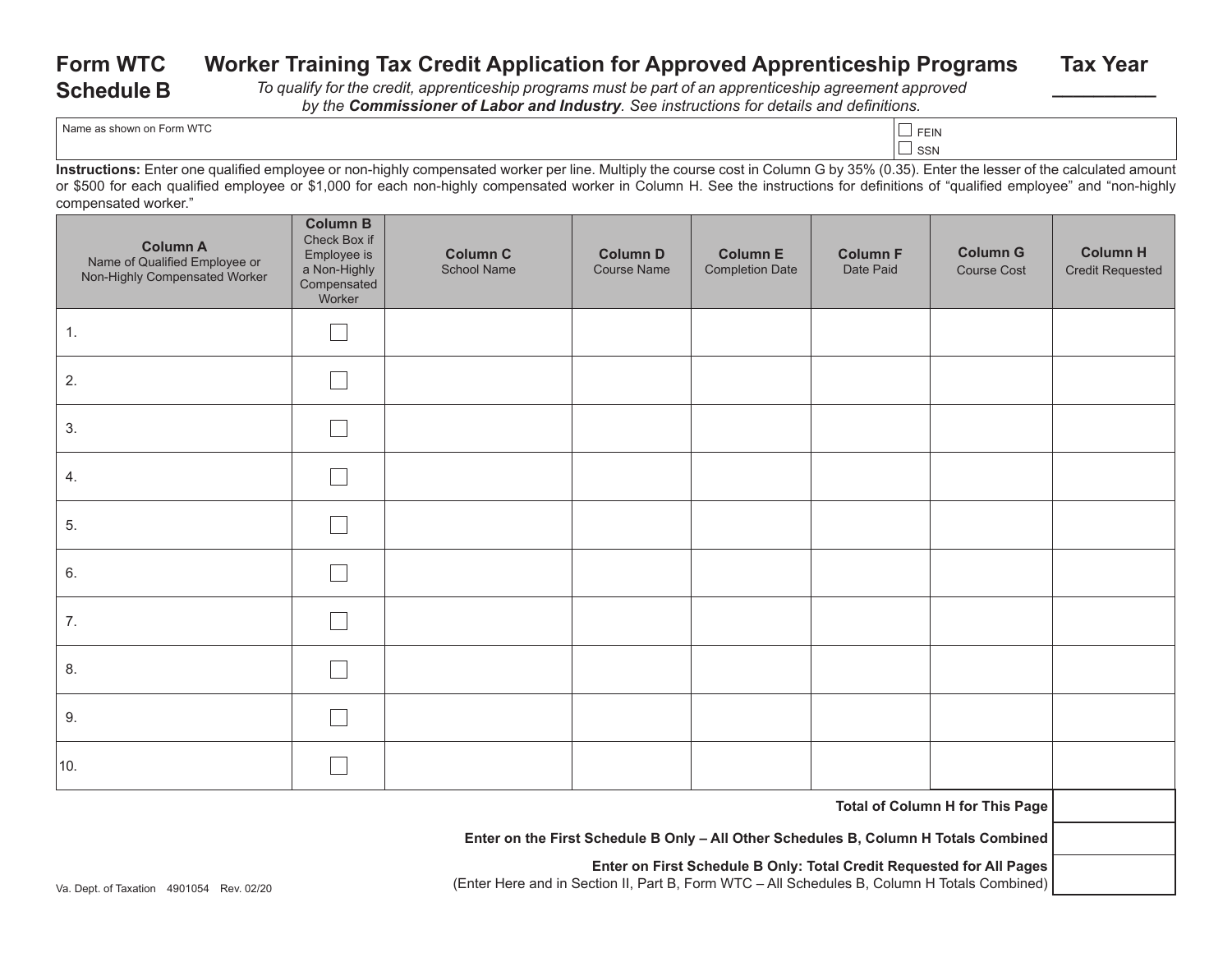#### **Form WTC Schedule C Worker Training Tax Credit Application for Manufacturing-Related Orientation, Instruction, and Training**

*To qualify for the credit, the business must be certified by the Virginia Department of Education for being primarily engaged in manufacturing and conducting orientation, instruction, and training in Virginia related to its manufacturing activities. See the instructions for details. For assistance with Schedule C, call the Virginia Department of Education at (804) 225-2052.*

| <b>WTC</b><br>Form<br>shown on<br>Nam | $\overline{\phantom{a}}$<br>FEIN |
|---------------------------------------|----------------------------------|
|                                       | __<br><b>SSN</b>                 |

Enclose Schedule C with Form WTC, along with an approval letter from the local school division and documentation of the direct costs incurred during the taxable year in conducting the orientation, instruction, or training program. If requesting credit for more than one program, complete a separate Schedule C for each program conducted during the taxable year.

**Part I –** Enter the program information, including a detailed description of the manufacturing-related orientation, instruction, and training program. Enclose additional pages, if necessary.

**Part II** – On Lines 1-4, enter the program cost(s) on the applicable line(s). On Line 6, calculate the allowable credit amount for the program listed in Part I of this page. On Line 7, enter the total credit requested from all pages combined. On Line 8, enter the lesser of the allowable credit amount or \$2,000 then transfer this amount to Form WTC, Section II, Part C "Total Credit Requested" line.

| <b>Part I-Program Information</b> |                             |                              |          |                 |       |          |  |
|-----------------------------------|-----------------------------|------------------------------|----------|-----------------|-------|----------|--|
| Program Name                      | Instructor / Trainer Name   |                              |          | Program Date(s) |       |          |  |
|                                   | <b>Contact Phone Number</b> |                              |          |                 |       |          |  |
| <b>Contact Name</b>               |                             | <b>Contact Email Address</b> |          |                 |       |          |  |
| <b>School District Name</b>       |                             |                              | Location |                 |       |          |  |
| <b>Street Address</b>             |                             | City                         |          |                 | State | ZIP Code |  |
|                                   |                             |                              |          |                 |       |          |  |
| <b>Course Description</b>         |                             |                              |          |                 |       |          |  |
|                                   |                             |                              |          |                 |       |          |  |
|                                   |                             |                              |          |                 |       |          |  |

|                  | <b>Part II - Credit Calculation</b>                                                                                                                                              |     |
|------------------|----------------------------------------------------------------------------------------------------------------------------------------------------------------------------------|-----|
| 1.               | Salaries or wages paid to instructors and trainers, prorated for the period of instruction or training.                                                                          | .00 |
| 2.               | Costs for orientation, instruction, and training materials.                                                                                                                      | .00 |
| 3.               | Amounts paid for machinery and equipment used primarily for instruction and training.                                                                                            | .00 |
| 4.               | The cost of leased or rented spaced used primarily for conducting the program.                                                                                                   | .00 |
| 5.               | <b>Total direct costs. Add Lines 1-4.</b>                                                                                                                                        | .00 |
| 6.               | Total credit amount for this page only. Multiply Line 5 by 35% (.35).                                                                                                            | .00 |
| $\overline{7}$ . | Total credit amount from all Schedules C completed (enter on first Schedule C only). Add the<br>amounts on Line 6 from each Schedule C.                                          | .00 |
| 8.               | <b>Credit requested:</b> Enter the amount on Line 7 above or \$2,000, whichever is less. Transfer this amount<br>to Form WTC, Section II, Part C, "Total Credit Requested" line. | .00 |
|                  |                                                                                                                                                                                  |     |

**DOE USE ONLY** Course is:  $\Box$  Approved  $\Box$  Not Approved Initials:

Va. Dept. of Taxation 4901055 Rev. 10/19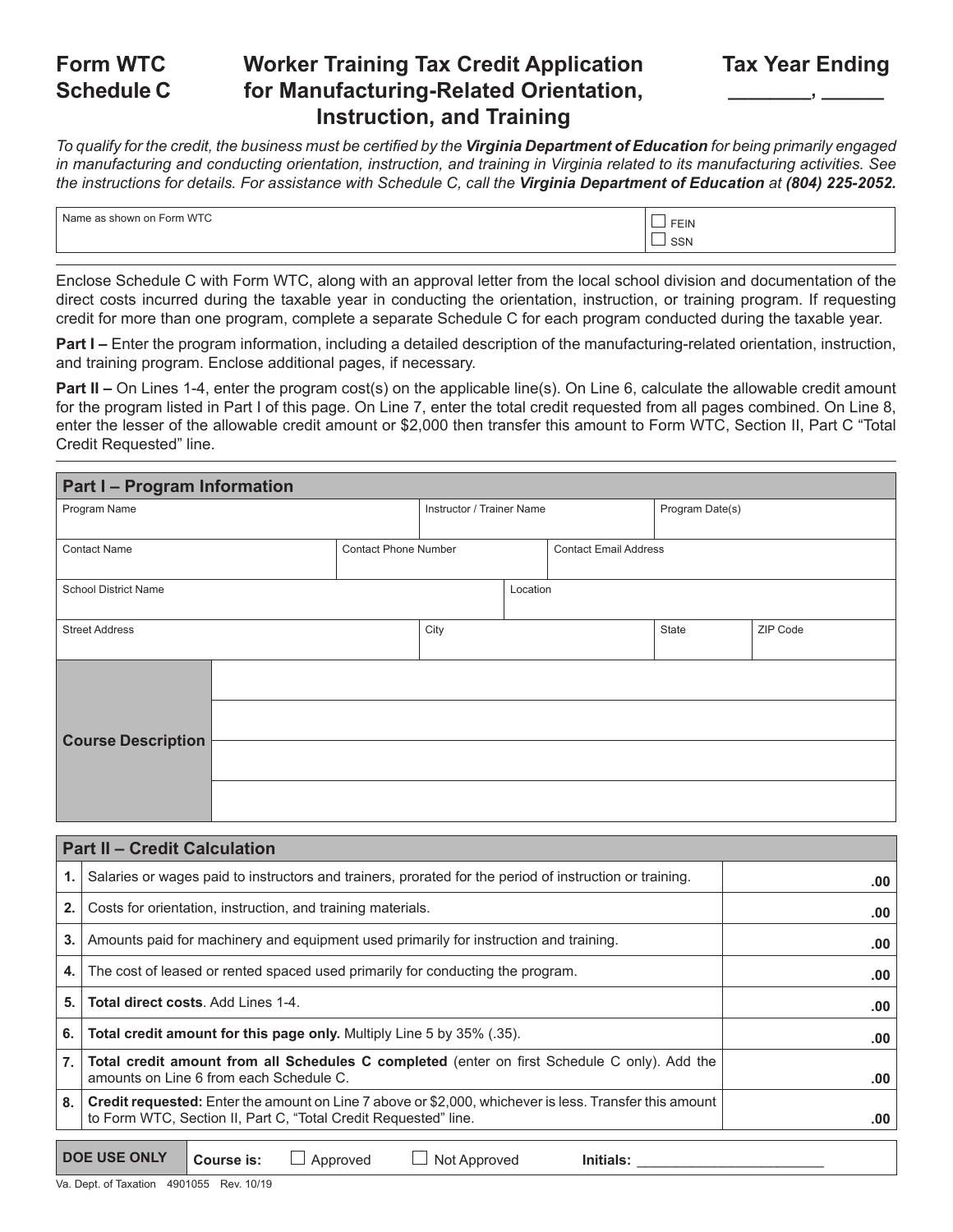## **Instructions for Form WTC Virginia Worker Training Tax Credit Application**

#### **General Information**

For taxable years beginning on and after January 1, 2019, but before July 1, 2022, businesses are allowed a tax credit for eligible worker training. **Eligible worker training** is the training of a qualified employee or non-highly compensated worker in the form of:

- **• Credit or noncredit courses** at any institution recognized on the Eligible Training Provider List that results in the qualified employee or non-highly compensated worker receiving a workforce credential; or
- **• Instruction or training that is part of an apprenticeship agreement** approved by the Commissioner of Labor and Industry.

The credit is equal to 35% of expenses incurred by the business during the taxable year for the eligible worker training. If the recipient of the training is a qualified employee, the credit cannot exceed \$500 per qualified employee annually. If the recipient of the training is a non-highly compensated worker, the credit cannot exceed \$1,000 per non-highly compensated worker annually.

For taxable years beginning on or after January 1, 2019, but before January 1, 2022, the Worker Training Credit may also be claimed by certain businesses primarily engaged in manufacturing. The businesses must conduct manufacturing-related orientation, instruction, and training programs in Virginia relating to the manufacturing activities of the taxpayer. To be eligible for the credit, the orientation, instruction, and training program must be approved by Virginia Department of Education (DOE) and must:

- (i) provide orientation, instruction, and training solely to students in grades 6-12;
- (ii) be coordinated with the local school division; and
- (iii) be conducted either at a plant or facility owned, leased, rented, or otherwise used by the business or at a public middle or high school in Virginia.

If claiming the credit on the basis of manufacturing-related orientation, instruction, and training programs, the credit is equal to 35% of the direct costs associated with the program, not to exceed \$2,000. Direct costs include:

- salaries or wages paid to instructors and trainers, prorated for the period of instruction or training;
- costs for orientation, instruction, and training materials;
- amounts paid for machinery and equipment used primarily for the instruction and training; and
- the cost of leased or rented space used primarily for conducting the program.

The total credit granted to all employers and businesses is limited to \$1 million for each fiscal year. If the total qualifying credits exceed this amount, the credit will be prorated. Va. Dept. of Taxation 4901052 Rev. 10/19 **Page 1** 

Employers and businesses must apply for their share of the available credit by filing Form WTC with the Department of Taxation to determine their proportionate share of the credit. Notification of the authorized credit amount must be received before the credit may be claimed on the tax return.

This credit is nonrefundable, but excess credit may be carried forward for the next 3 taxable years. No credit can be carried back to a preceding taxable year.

#### **Applicability of the Credit**

If claiming the credit on the basis of credit or **noncredit courses or apprenticeship programs**, the credit is allowable against individual income tax, estates and trusts tax, corporate income tax, bank franchise tax, insurance premiums license tax, and license tax on telegraph, telephone, water, heat, light, power, and pipeline companies.

If claiming the credit on the basis of **manufacturing-related orientation, instruction, and training programs**, the credit is allowable against individual and corporation income tax.

#### **Definitions**

*Eligible worker training* – means the training of a qualified employee or non-highly compensated worker in the form of (i) credit or noncredit courses at any institution recognized on the Eligible Training Provider List that results in the qualified employee or non-highly compensated worker receiving a workforce credential or (ii) instruction or training that is part of an apprenticeship agreement approved by the Commissioner of Labor and Industry.

*Industry-recognized –* demonstrating competency or proficiency in the technical and occupational skills identified as necessary for performing functions of an occupation based on standards developed or endorsed by employers or industry organizations.

*Manufacturing –* processing, manufacturing, refining, mining, or converting products for sale or resale.

*Non-highly compensated worker –* a worker whose income is less than Virginia's median wage, as reported by the Virginia Employment Commission, in the taxable year prior to applying for the credit. "Non-highly compensated worker" does not include an owner or relative.

**Owner** – an individual who owns, directly or indirectly, more than a five percent interest in the business claiming the credit.

*Qualified employee –* an employee of a business eligible for a credit under this section in a full-time position requiring a minimum of 1,680 hours in the entire normal year of the business' operations if the standard fringe benefits are paid by the business for the employee. Employees in seasonal or temporary positions shall not qualify as qualified employees. "Qualified employee" does not include an owner or relative.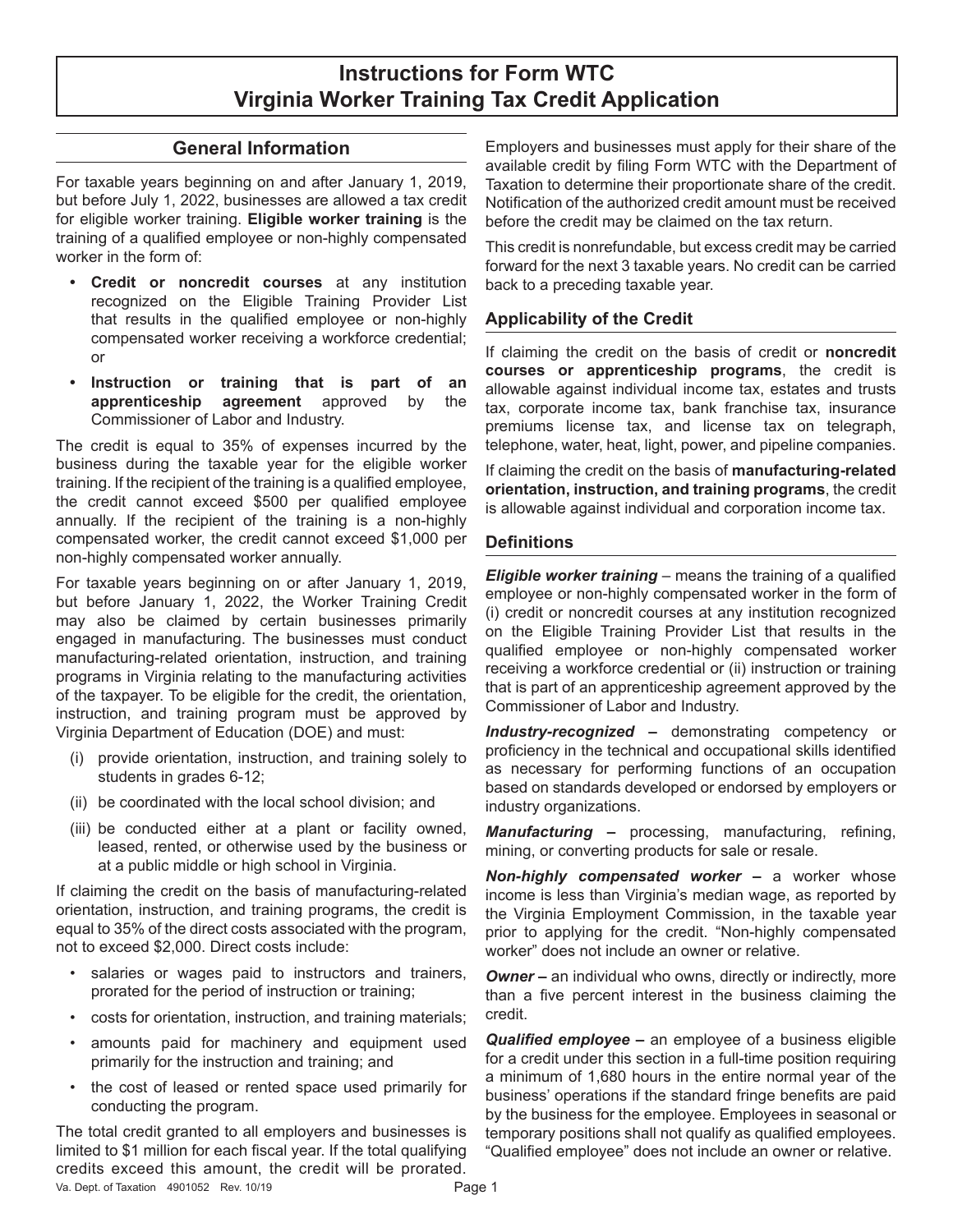*Relative –* a spouse, child, grandchild, parent, or sibling of an owner.

*Workforce credential –* an industry-recognized (i) certification, (ii) certificate, or (iii) degree.

## **Process Overview for Claiming the Credit**

To claim the credit, you must complete a 3-step process:

#### **Step 1: Determine Eligibility of Programs**

All taxpayers must complete Form WTC, Sections I and III. The specific requirements for each portion of the credit are provided below.

#### **Credit or Noncredit Courses**

To qualify, employers must provide training to a qualified employee or non-highly compensated worker in the form of credit or noncredit courses at any institution recognized on the Eligible Training Provider List that results in the qualified employee or non-highly compensated worker receiving a workforce credential.

For a list of providers, visit the Virginia Workforce Connection homepage at **www.vawc.virginia/gov** and navigate to the "Training Providers" page. Be sure to limit your search to Workforce Innovation & Opportunity Act Eligible Training Providers.

The Virginia median wage for the prior taxable year can be found on the Virginia Employment Commission's website at **www.virginiaworks.com.** Select "Wages" and then "Occupational Employment Statistics (OES)."

To determine if the training will qualify for this credit, complete the following:

- Form WTC, Section II, Part A,
- Form WTC, Schedule A.

#### **Apprenticeship Programs**

To qualify, employers must provide instruction or training that is part of an apprenticeship agreement approved by the Commissioner of Labor and Industry. For program information, call Department of Labor and Industry at **(804) 786-8009**.

To determine if the training will qualify for this credit, complete the following:

- Form WTC, Section II, Part B,
- Form WTC, Schedule B.

#### **Manufacturing-Related Orientation, Instruction, and Training Programs**

To qualify, businesses that are primarily engaged in manufacturing must conduct orientation, instruction, and training relating to the manufacturing activities undertaken by the business and meet the criteria listed in the General Information section above.

For program information, call the **Virginia Department of Education** at **(804) 225-2052.**

To determine if the training will qualify for this credit, complete the following:

- Form WTC, Section II, Part C,
- Form WTC, Schedule C.

#### **Step 2: Requests for Additional Information and Notification of Authorized Credit**

#### **Additional Information**

If additional information is needed, we will contact you by **May 15** and you will have until **May 31** to respond. If you have not received acknowledgment of your application from the Department of Taxation by **May 31**, call **(804) 786-2992**.

The Department of Taxation will issue the credit by **June 30**. If you have not received your credit certification by **July 15**, call **(804) 786-2992**.

#### **Extension of Time for Filing**

If the tax return upon which this credit will be claimed is due on or before May 1, you may need to file an automatic extension payment for any tax due or file an amended return upon receipt of the credit confirmation.

#### **Step 3: Claim Worker Training Credit on Your Return**

After receiving notification of authorized credit, you may claim the credit on the applicable Virginia income tax return. See the income tax return instructions for computation and enclosure details.

#### **Instructions For Completing Form WTC and Schedules A, B, and C**

#### **Section I – Taxpayer Information**

Provide complete entries in each field and indicate what, if any, other credits you have applied for during this taxable year.

#### **Section II – Credit Information**

Prior to completing Section II, you must complete the corresponding schedule(s) for the portion(s) of the credit you are claiming.

After completing the appropriate schedule(s), complete the part(s) of Section II that correspond with the portion(s) of the credit that you are claiming. See the information below for instructions on how to complete Parts A, B, and C of Section II.

#### **Part A – Tax Credit Based on Credit or Noncredit Courses**

Worker Training Credits claimed on the basis of credit or noncredit courses will only be granted for programs undertaken at an institution recognized on the Commonwealth's Eligible Training Provider List that result in the qualified employee or non-highly compensated worker